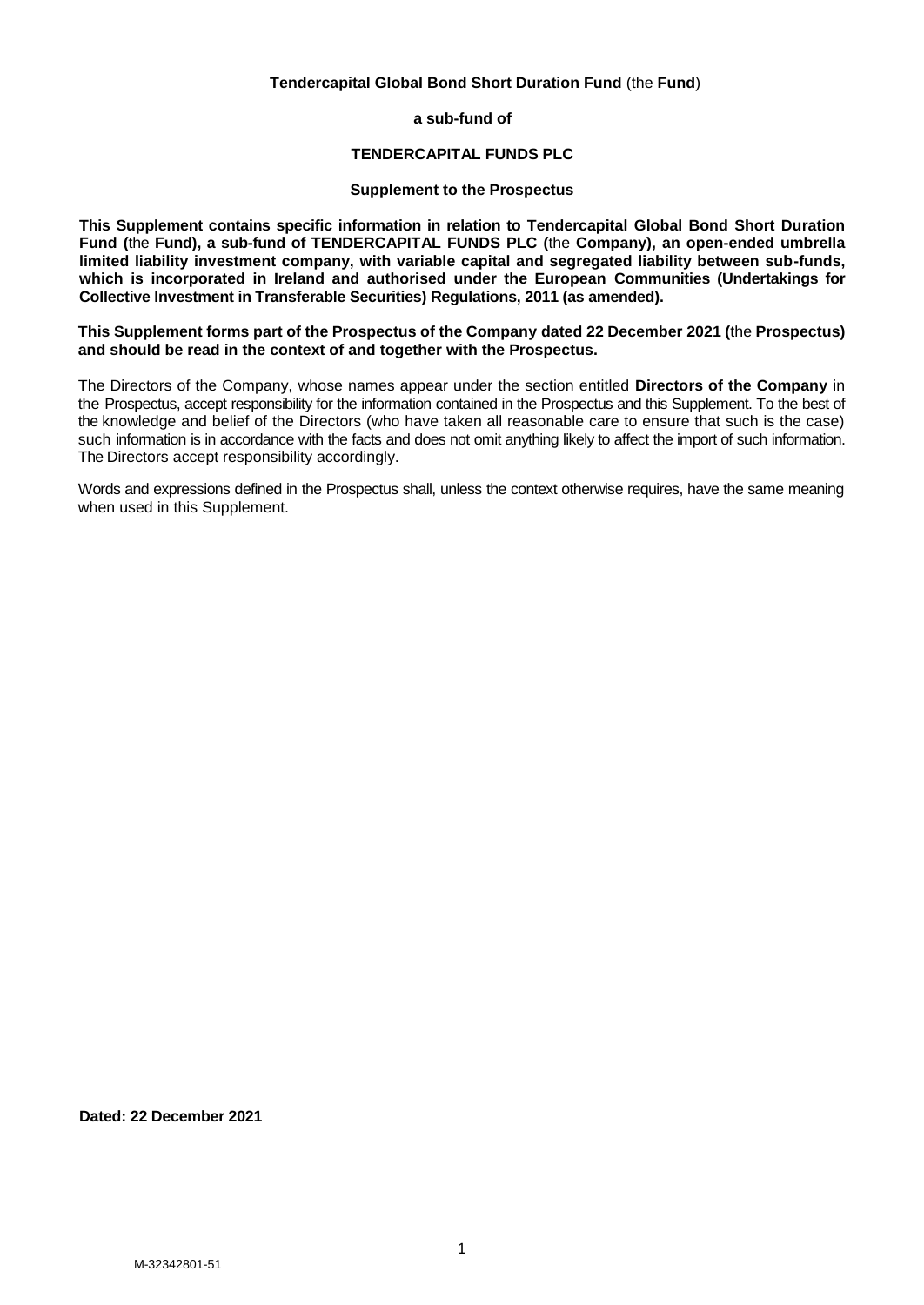# **DIRECTORY**

| 1.               |                                                                      |  |
|------------------|----------------------------------------------------------------------|--|
| 2.               | FINANCIAL DERIVATIVE INSTRUMENTS & EFFICIENT PORTFOLIO MANAGEMENT  4 |  |
| 3.               |                                                                      |  |
| 4.               |                                                                      |  |
| 5.               |                                                                      |  |
| 6.               |                                                                      |  |
| $\overline{7}$ . |                                                                      |  |
| 8.               |                                                                      |  |
| 9.               |                                                                      |  |
| 10.              |                                                                      |  |
| 11.              |                                                                      |  |
| 12.              |                                                                      |  |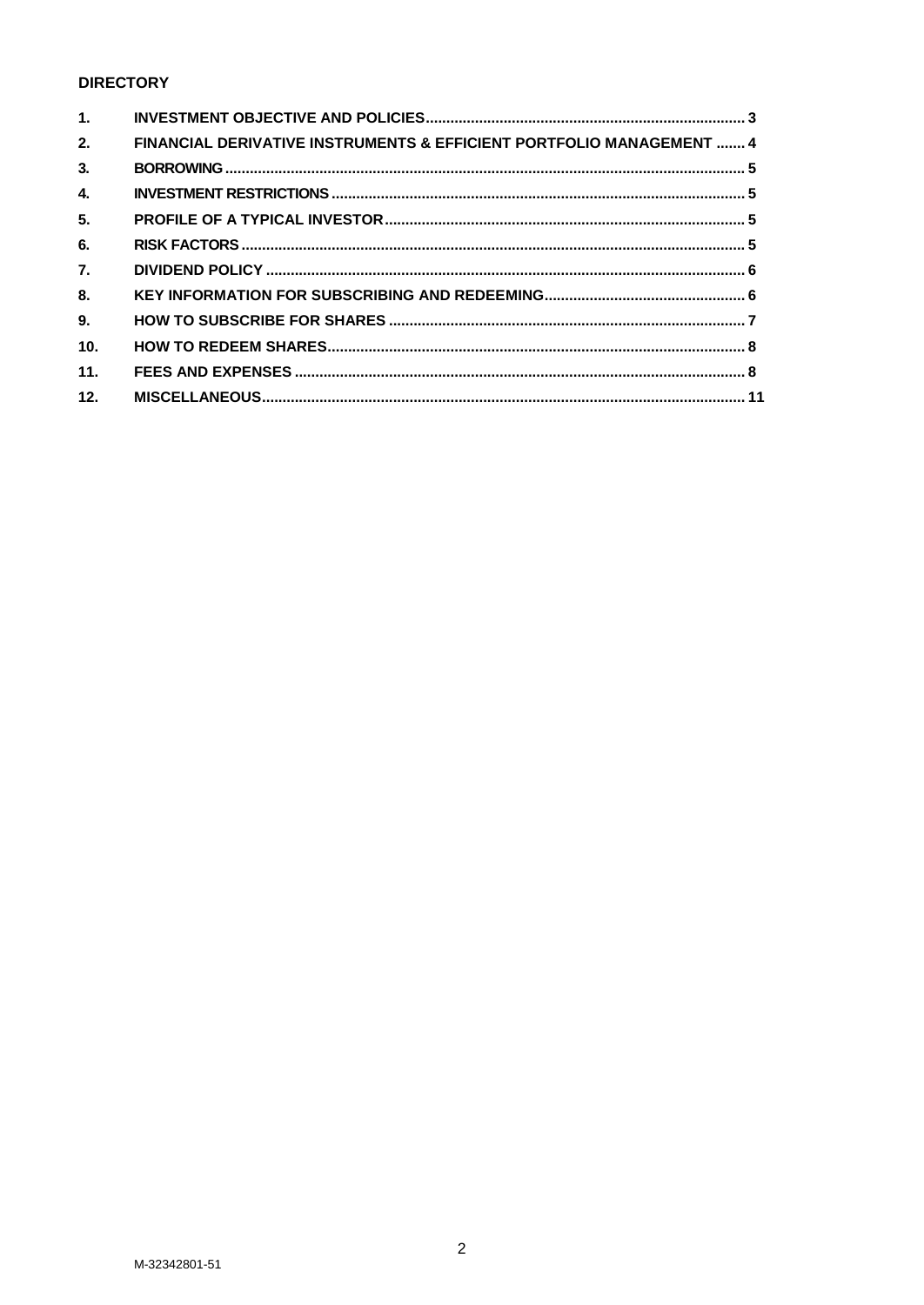### <span id="page-2-0"></span>**Investment Objective**

The investment objective of the Fund is to achieve a positive return over the medium term.

#### **Investment Policy**

The Fund intends to seek to achieve its investment objective primarily through investing globally in a diversified portfolio of debt securities primarily denominated in Euro and mainly listed or traded on one or more Regulated Markets.

The Fund will invest typically in (i) fixed income and variable rate debt securities including senior notes, subordinated debt and structured notes; and (ii) fixed and variable rate convertible bonds, bonds with warrants, commercial paper, bankers acceptances, certificates of deposit, medium term notes, asset and mortgage backed securities and collateralised debt issued or guaranteed by any OECD government and/or by corporate or other issuers (including special purpose vehicles). Senior notes are notes that take precedence over other unsecured debt owed by the issuer in the event of bankruptcy and typically pay a lower rate of interest compared to junior unsecured bonds, since the senior debt has a higher level of security and a reduced risk of default. Structured notes in which the Fund may invest would be floating rate notes, where the coupon payment can be increased upon certain occurrences ("step up floaters") and fixed rate notes.

The duration of the Fund will be maintained at no more than 5 years. The duration indictor is a calculation involving present value, yield, coupon, final maturity, and call features of fixed income securities. On a portfolio basis, this is the calculated weighted average of the duration of each underlying security.

The securities in which the Fund invests will typically be listed or traded on one or more Regulated Markets and any investment in such securities which are unlisted will comply with the investment restrictions in the Prospectus, and therefore will be limited in aggregate to a maximum 10% of the Fund's Net Asset Value.

No more than 30% of the Fund's Net Asset Value shall be directly invested in debt securities or bonds which, at the time of their most recent purchase, were not rated investment grade by at least one credit rating agency approved by the Company or which are deemed by the Investment Manager to have an implied rating of investment grade, for instance by reference to other securities or bonds issued by the issuer of the relevant security or bond. The credit rating agencies currently approved for such purposes are Standard and Poors, Moody's, Fitch and DBRS.

The Fund may also hold or maintain ancillary liquid assets, including but not limited to, time deposits and variable rate demand notes with a maturity of less than one week issued by an entity with at least a minimum credit rating of A2/P2 or equivalent.

The Fund may invest up to 10% of its Net Asset Value, in aggregate, in collective investment schemes (**CIS**), including exchange traded funds, in accordance with Central Bank requirements where the exposure provided is in line with the Fund's investment objective.

In selecting suitable investment opportunities for the Fund, the Investment Manager intends to analyse macroeconomic scenarios for various countries and current interest rate curves. Estimated macroeconomic factors of the different countries will be analysed, such as GDP growth, inflation and unemployment. Different interest rate scenarios will then be formulated and probabilities applied. On this basis investments will be chosen between fixed, variable, mixed, short, medium and longer durations. The allocation of investments will be based on the results of the analysis and the investment philosophy is focussed on achieving a positive return over the medium term through inter alia, active portfolio management, including issuer diversification.

#### **Environmental, Social and Corporate Governance Factors**

The extent to which Sustainability Risks represent potential or actual material risks to the Fund is considered by the Investment Manager in its investment decision making and risk monitoring. Along with any other material risk, the Investment Manager will consider Sustainability Risks in order to seek to maximize long-term riskadjusted returns. In the event that a Sustainability Risk arises, this may cause the Investment Manager to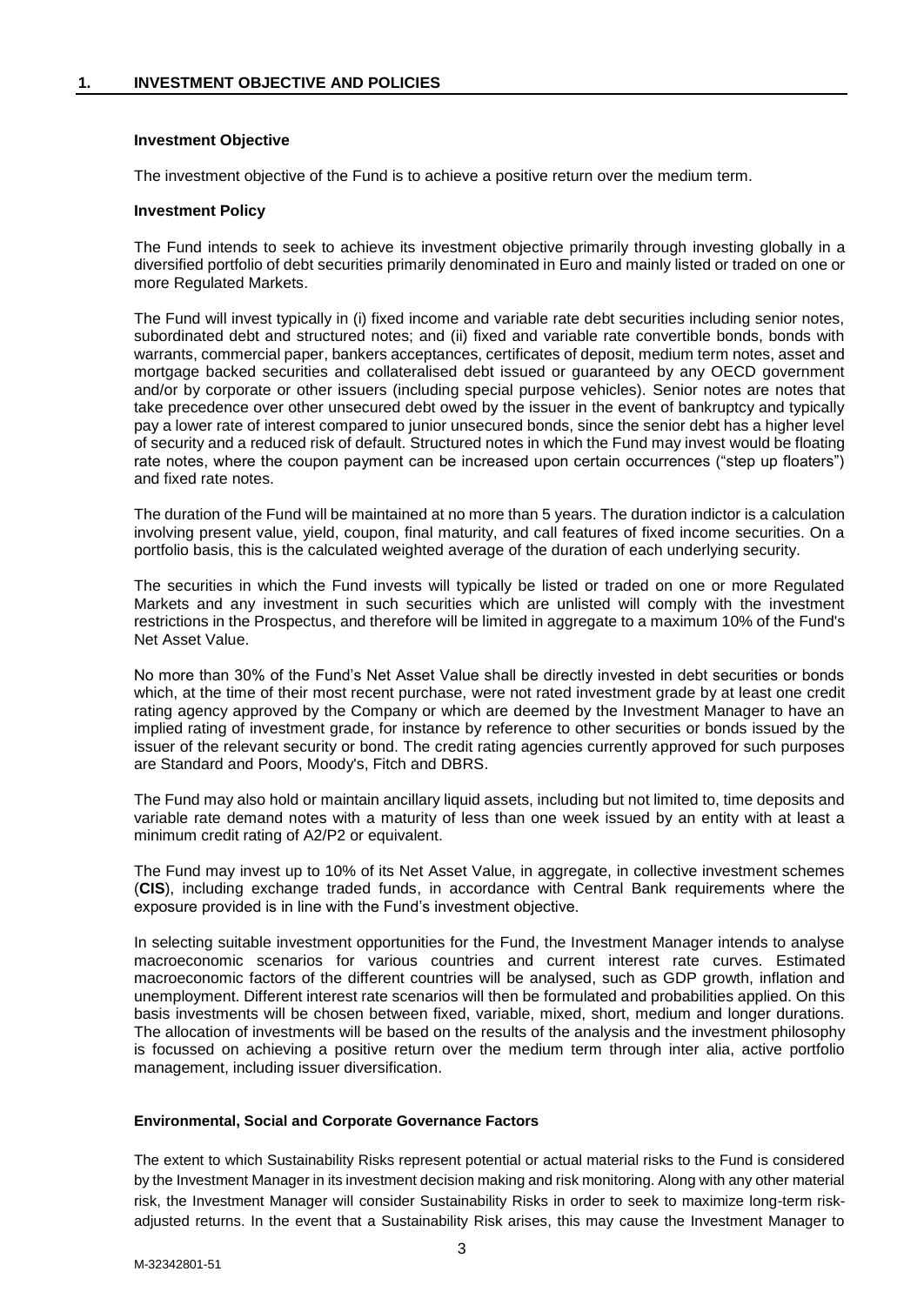determine that a particular investment is no longer suitable and to sell it or decide not make an investment in it. While difficult to assess the impact of Sustainability Risks as a whole on the Fund, the Investment Manager would expect the impact of Sustainability Risk to be low to moderate in light of the diverse nature of the investments of the Fund.

In addition to the integration of Sustainability Risks, the Investment Manager has an ESG Policy in place that applies to this Fund. Details of the Investment Manager's ESG Policy and disclosure to comply with the requirements of SFDR are set out in the Section of the Prospectus entitled "Environmental, Social and Corporate Governance Factors".

### <span id="page-3-0"></span>**2. FINANCIAL DERIVATIVE INSTRUMENTS & EFFICIENT PORTFOLIO MANAGEMENT**

In the context of this Fund, efficient portfolio management transactions are transactions with the one of the following aims: (a) a reduction of risk, (b) a reduction of cost with no increase or a minimal increase in risk, and/or (c) generation of additional capital or income with no, or an acceptably low level of risk (relative to the expected return). In relation to efficient portfolio management operations the Investment Manager will look to ensure that the transaction is economically appropriate.

The financial derivative instruments and techniques which will be used for efficient portfolio management and/or hedging are futures, options, swaps, spot and forward currency contracts, contracts for difference which may be exchange traded or over-the-counter in accordance with the limitations and requirements of the Central Bank, including under the Central Bank (Supervision and Enforcement) Act 2013 (Section 48(1)) (Undertakings for Collective Investment in Transferable Securities) Regulations 2019 (the **Central Bank UCITS Regulations**). The Fund may also, subject to conditions and limits laid down under the Central Bank UCITS Regulations, utilise repurchase /reverse repurchase agreements for efficient portfolio management purposes only.

The Fund may buy and sell futures contracts on debt securities, on debt securities indices, on currencies and on interest rates and may also use options on futures contracts (e.g. on interest rates or on bond futures) to shorten or lengthen durations. The purchase of such contracts may provide a cost effective and efficient mechanism for taking a position in a bond, a bond market or an index. The sale of such contracts may provide a means to hedge the Fund against a decline in value or change of rate of the underlying debt security or securities index.

Contracts for difference may be used by the Fund to hedge against downward movements in the value of the portfolio, either by reference to specific securities or markets to which the Fund may be exposed.

The Fund may purchase call and put options on debt securities, on debt securities indices and on currencies to gain exposure to a specific bond or bond market or index or to hedge against changes in exchange rates or in debt prices.

Spot and forward currency contracts, currency swaps and currency futures may, at the discretion of the Investment Manager, be used to hedge currency exposures of the Fund or of any Class in accordance with the requirements of the Central Bank. Such currency exposure will arise where assets in which the Fund invests are denominated in a different currency than the Base Currency of the Fund or the designated currency of the relevant Class.

The Fund may also use interest rate swap contracts for hedging purposes to seek to manage its interest rate exposures and/or reduce the effect of interest rate fluctuations on debt securities held. An interest rate swap involves the exchange by the Fund with another party of their respective commitments to pay or receive cash flows (e.g., an exchange of floating rate payments for fixed-rate payments) and the return to the Fund will be based on the movement of interest rates relative to a fixed rate agreed by the parties to the swap.

The proportion of assets under management in regard to securities in its portfolio subject to repurchase/reverse repurchase arrangements may typically vary between 0% and 100% although it is anticipated that it is most likely to be within the range of 0% to 50%. Such variations may be dependent on, but are not limited to, factors such as total Fund size and seasonal trends in the underlying market. The assets that can be subject to such arrangements are the assets described in the investment policy.

Each counterparty to repurchase/reverse repurchase arrangements will be an eligible counterparty for a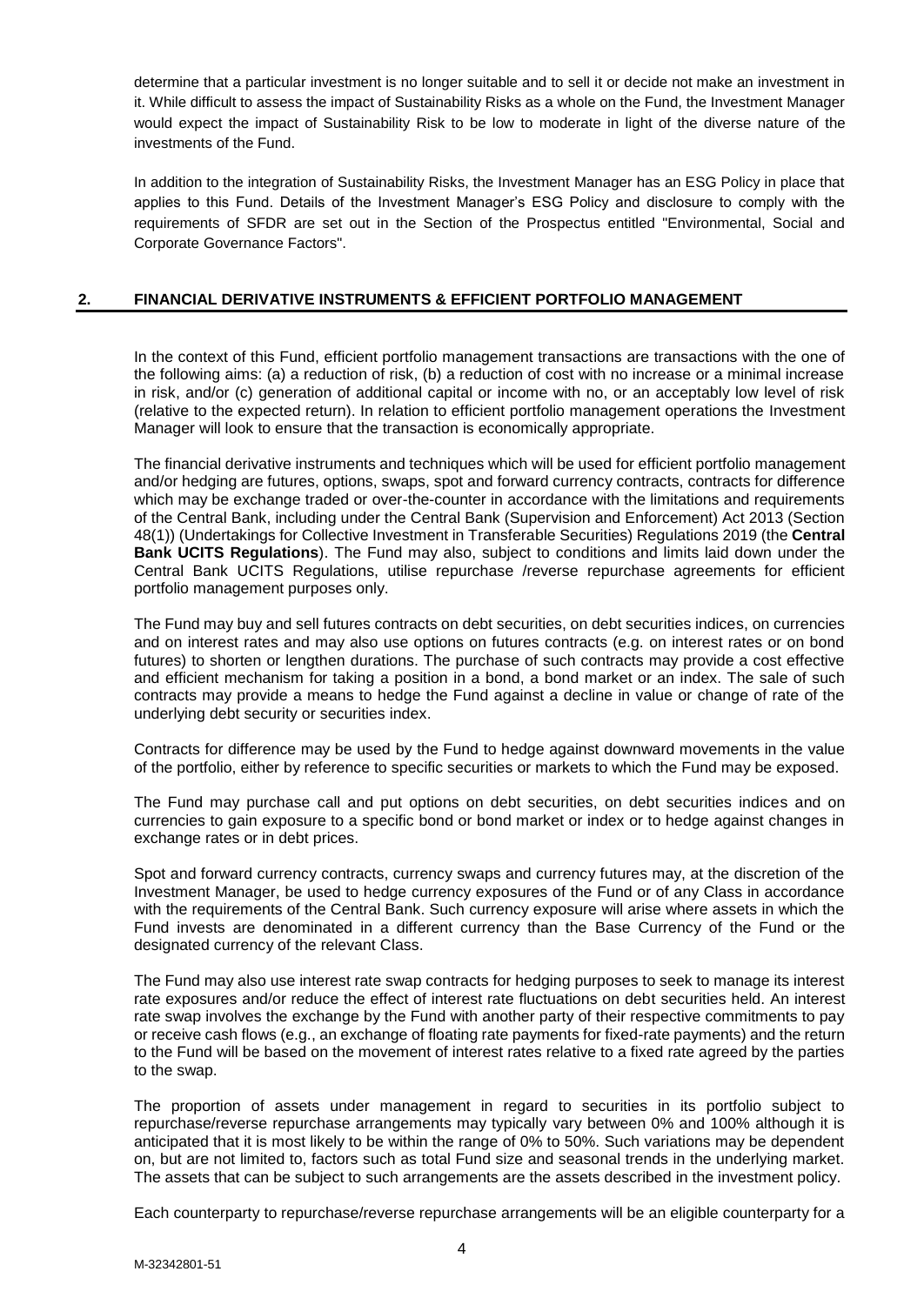UCITS and be subject to prudential supervision rules and specialised in this type of transaction. The Fund will seek to appoint regulated financial institutions as counterparties that have been subject to an approval process, subject to prudential supervision rules and specialised in this type of transaction and which have, either directly or at parent-level, an investment grade rating from at least one of the following credit rating agencies: Fitch Group, Standard & Poor's and Moody's. The Fund must be satisfied that the counterparty does not carry undue credit risk, will value the transactions with reasonable accuracy and on a reliable basis and will close out the transactions at any time at the request of the Fund and/or the Investment Manager. Another criterion used when selecting counterparties includes country of origin. For example, the counterparty may be a body corporate located in an EEA member state. In order to reduce its exposure to any counterparty, the Fund may adopt collateral arrangements as described under the section entitled **Collateral Policy** in the Prospectus. Maturity is reviewed when accepting collateral on a case-by-case basis. Cash will be valued at par value while other securities will be valued in accordance with the valuation provisions described under the section entitled **Calculation of Net Asset Value/Valuation of Assets** in the Prospectus.

The Fund will use the commitment approach to calculate its daily global exposure, being the incremental exposure and leverage generated through the use of FDI, in accordance with its risk management process and the requirements of the Central Bank. The Fund may leverage itself through the use of derivatives, provided however that such leverage will not exceed an aggregate exposure of 100% of the Fund's Net Asset Value.

Long positions will be held through a combination of direct investment across the assets described further above in the section entitled Investment Policy and/or derivative instruments as further described in this section. The Fund will take synthetic short positions in order to achieve the Fund's investment objective, for efficient portfolio management purposes and to hedge global risk. Synthetic short positions will not be used for speculative positions. It is anticipated that the Fund may hold up to 200% of its assets in long positions (comprised of direct and leveraged investment) and up to 100% of its assets in synthetic short positions.

Any FDI not included in the Risk Management Process (**RMP**) of the Company will not be utilised until such time as a revised RMP including such FDI has been submitted to and cleared by the Central Bank.

#### <span id="page-4-0"></span>**3. BORROWING**

In accordance with the general provisions set out in the Prospectus under the heading Borrowing and Lending Powers and Restrictions, the Fund may borrow up to 10% of its total Net Asset Value on a temporary basis and not for speculative purposes.

#### <span id="page-4-1"></span>**4. INVESTMENT RESTRICTIONS**

The investment restrictions applicable to the Fund are set out under the section entitled **Investment Restrictions** in the Prospectus.

## <span id="page-4-2"></span>**5. PROFILE OF A TYPICAL INVESTOR**

The Fund is suitable for investors who have a medium term investment horizon, whose investment objectives are geared towards the preservation of the value of their savings and who want an investment strategy involving a medium level of volatility and risk in the management of their savings.

#### <span id="page-4-3"></span>**6. RISK FACTORS**

The risk factors under the section entitled Risk Factors in the Prospectus apply to this Fund.

**Investors should note the difference between the nature of a deposit and the nature of an investment in the Fund, in particular, the risk that the principal invested in the Fund is capable of**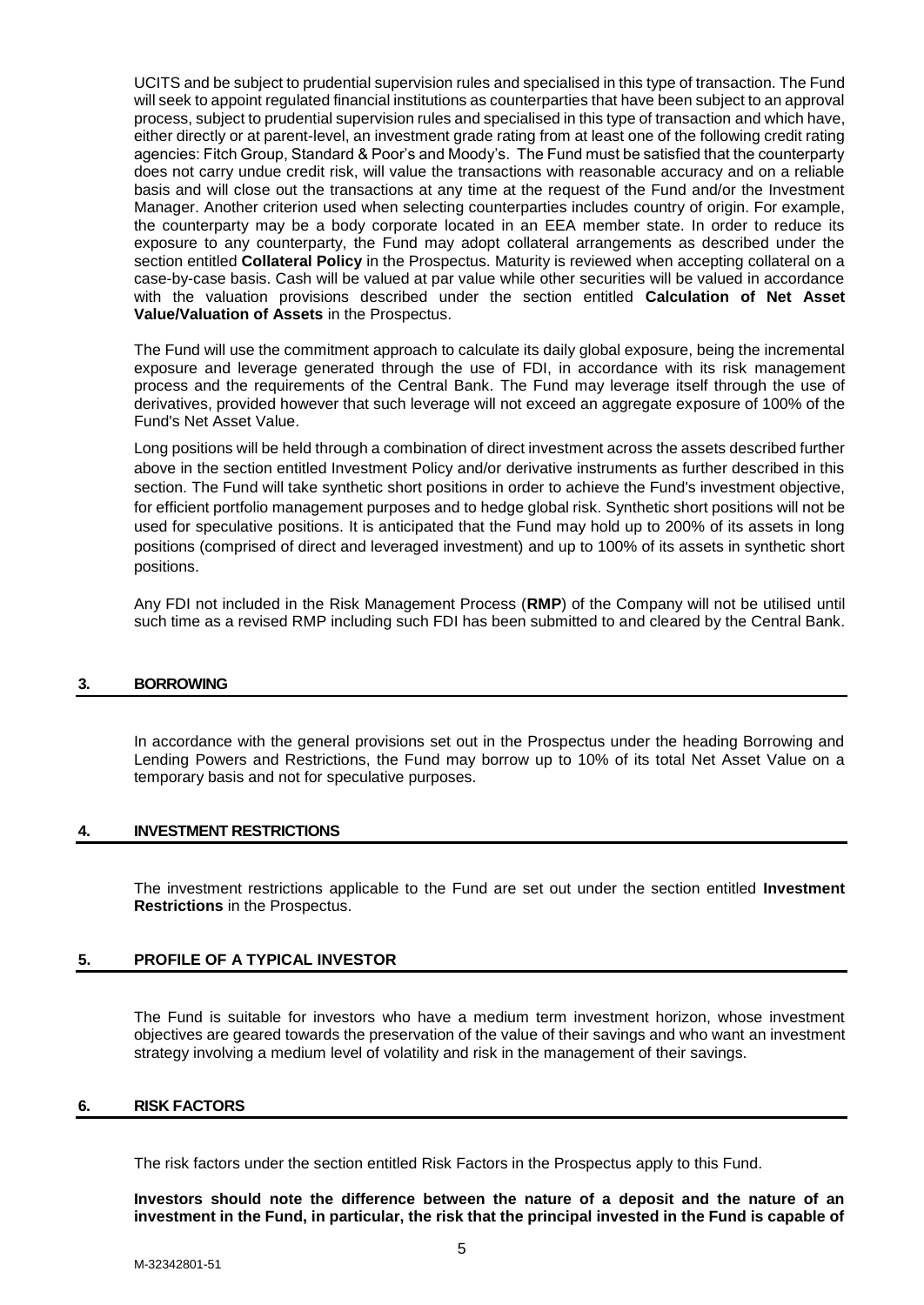**fluctuation and thus Shareholders may not have all of their principal returned to them on redemption. In addition, investment in the Fund will not benefit from any deposit protection scheme such as might be applicable to an investment in a deposit.**

### <span id="page-5-0"></span>**7. DIVIDEND POLICY**

No declarations or distributions shall be made in respect of the Accumulating Shares. The net income earned per Accumulating Share will be accumulated and reinvested on behalf of Shareholders of Accumulating Shares.

### <span id="page-5-1"></span>**8. KEY INFORMATION FOR SUBSCRIBING AND REDEEMING**

#### **Base Currency**

The Base Currency of the Fund is Euro but investments may be denominated in other currencies.

#### **Available Share Classes**

The Company may issue Shares in each of the Share Classes set out in the table below.

| <b>Share Class</b>                                      | Denominated<br>Currency* | <b>Minimum</b><br>Shareholding* | Minimum Initial<br><b>Investment</b><br>Amount* | <b>Minimum Additional</b><br><b>Investment Amount*</b> |
|---------------------------------------------------------|--------------------------|---------------------------------|-------------------------------------------------|--------------------------------------------------------|
| <b>Retail Accumulating Share</b><br>Class A             | Euro                     | N/A                             | N/A                                             | N/A                                                    |
| <b>Retail Accumulating Share</b><br>Class B**           | Euro                     | N/A                             | N/A                                             | N/A                                                    |
| <b>Retail Accumulating Share</b><br>Class C             | Euro                     | N/A                             | N/A                                             | N/A                                                    |
| <b>Institutional Accumulating</b><br><b>Share Class</b> | Euro                     | N/A                             | €500,000                                        | N/A                                                    |

**\***currency equivalent in the denominated currency of a Share Class and in accordance with the section entitled **Currency of Payment** below.

\*\* Shares in this Share Class may be issued at the discretion of the Directors to individuals and entities recommended by the Investment Manager.

The Directors (upon written confirmation to the Administrator) reserve the right to waive or reduce the Minimum Shareholding, Minimum Initial Investment Amount, and Minimum Additional Investment Amount for Shareholders in the Institutional Accumulating Share Class or to refuse an application for Shares in any Share Class in their absolute discretion.

Additional Classes of Shares may be created in accordance with the requirements of the Central Bank.

### **Initial Offer Period & Issue Price**

The Initial Offer Period for Shares in the Retail Accumulating Share Class A, Retail Accumulating Share Class B, Retail Accumulating Share Class C and Institutional Accumulating Share Class has closed. Shares in those Share Classes are continuously open for subscriptions at the Issue Price per Share of the relevant Share Class on the relevant Dealing Day.

#### **Currency of Payment**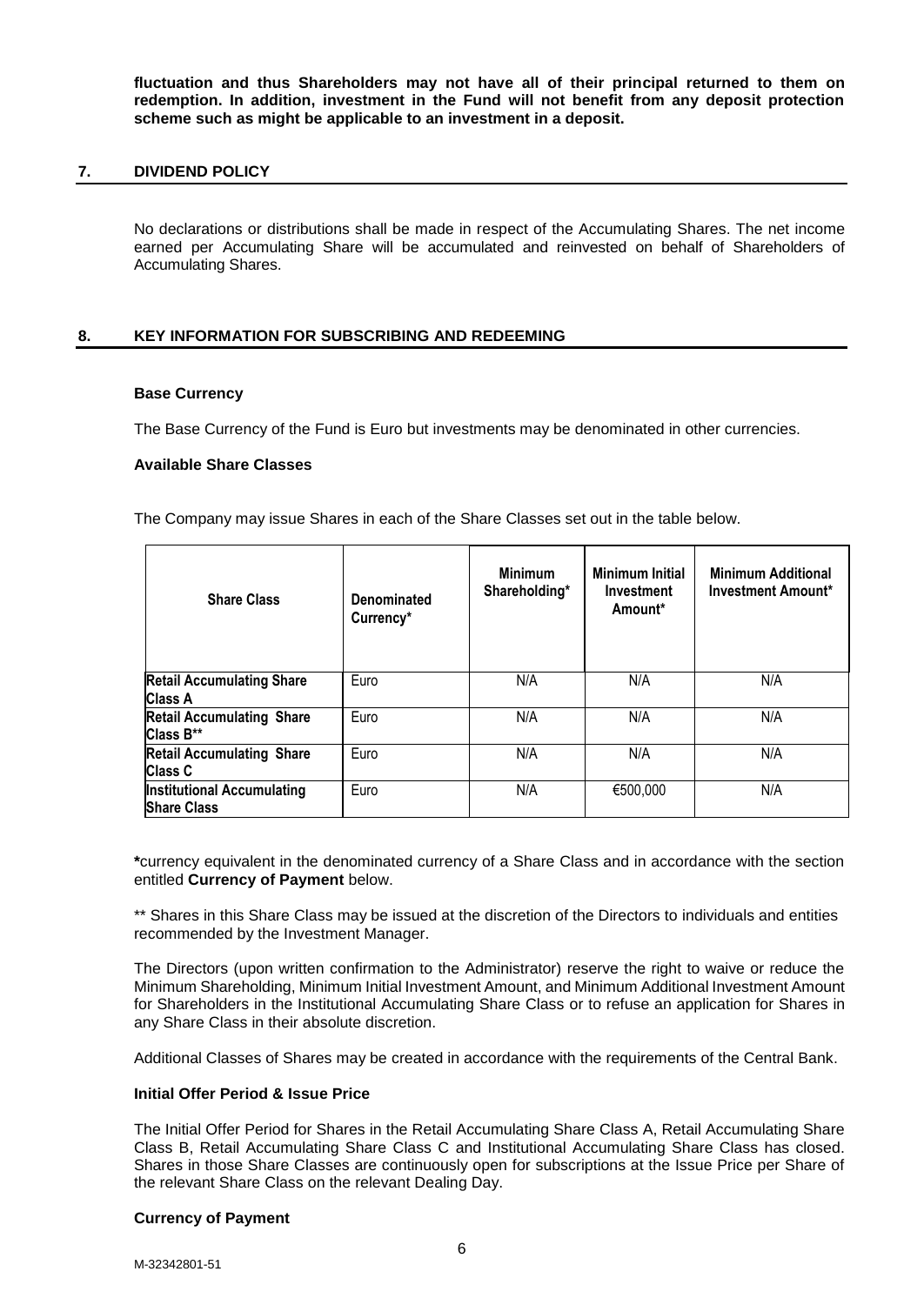Subscription and redemption monies are payable in the denominated currency of the Share Class in respect of which Shares are being subscribed for or redeemed as set out in the table above.

#### **Subscription Charge**

A Subscription Charge of up to 3% of the Issue Price may be charged at the discretion of the Directors for payment to the Investment Manager or Distributor.

### **Redemption Charge**

A Redemption Charge of up to 3% of the Redemption Price may be charged at the discretion of the Directors for payment to the Investment Manager in respect of the following Share Classes:

Retail Accumulating Share Class A Retail Accumulating Share Class B Institutional Accumulating Share Class

A Redemption Charge will be charged in respect of the Retail Accumulating Share Class C for payment to the Investment Manager as follows:

Redemption request within one year from the date of subscription: 3% of the Redemption Price Redemption request within two years from the date of subscription: 2% of the Redemption Price Redemption request within three years from the date of subscription: 1% of the Redemption Price

### **Exchange Charge**

Subject to compliance with the relevant exchange provisions contained in the Prospectus and, where relevant to the creation of additional Funds by the Company, an exchange fee of up to 3**%** may be imposed at the discretion of the Directors on all applications to exchange from one Share Class to another Share Class within the Fund or to a Share Class within another Fund of the Company.

#### **Business Day**

A day on which banks are open for business in Dublin and London or such other day as the Directors may, with the approval of the Depositary, determine.

#### **Dealing Day**

The Dealing Day for the Fund is every Business Day.

#### **Dealing Deadline**

The Dealing Deadline is 12 noon (Irish time) one Business Day prior to the relevant Dealing Day.

#### **Valuation Point**

The Valuation Point is close of business in the last relevant market on the Business Day immediately preceding the relevant Dealing Day.

#### **Settlement Date**

The Settlement Date for the receipt of monies for subscription for Shares is the second Business Day following the relevant Dealing Day. The Settlement Date for the dispatch of monies for the redemption of Shares is the third Business Day following the relevant Dealing Day, provided that all the required documentation has been furnished to and received by the Administrator.

## <span id="page-6-0"></span>**9. HOW TO SUBSCRIBE FOR SHARES**

Requests for the subscription for Shares should be made in accordance with the provisions set out in the section entitled **Subscription for Shares** in the Prospectus.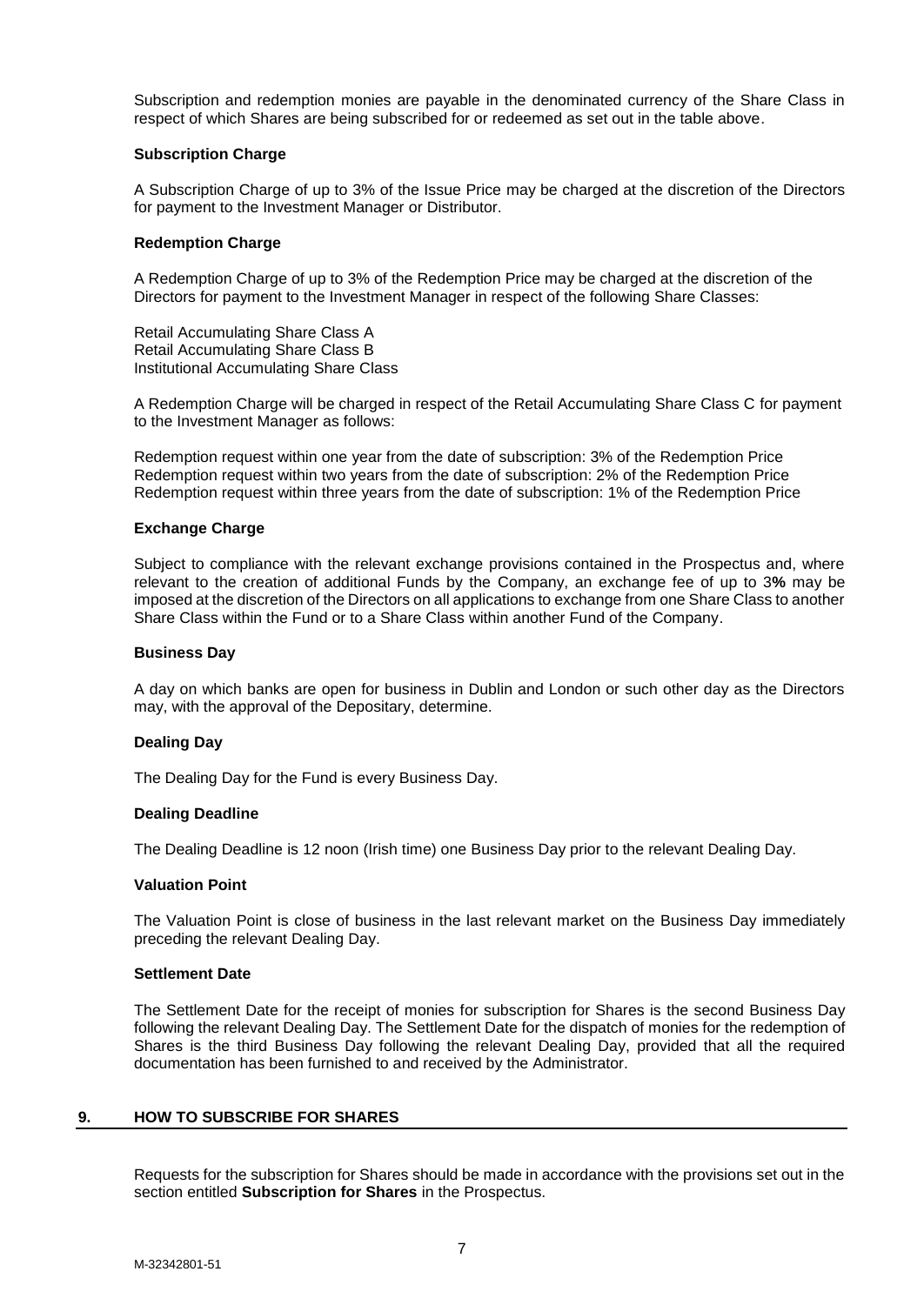### <span id="page-7-0"></span>**10. HOW TO REDEEM SHARES**

Requests for the redemption of Shares should be made in accordance with the provisions set out in the section entitled **Redemption of Shares** in the Prospectus.

### <span id="page-7-1"></span>**11. FEES AND EXPENSES**

The following sections on fees should be read in conjunction with the section entitled **Fees and Expenses** in the Prospectus.

#### **Investment Management Fee**

The Investment Manager shall be entitled to receive out of the assets of the Fund an annual fee, accrued on each Dealing Day and payable monthly in arrears, at an annual rate of up to and not exceeding (i) 1% of the Net Asset Value of the Retail Accumulating Share Class A; (ii) 1% of the Net Asset Value of the Retail Accumulating Share Class B; (ii); 1% of the Net Asset Value of the Retail Accumulating Share Class C; and (iv) 0.65% of the Net Asset Value of the Institutional Accumulating Share Class (the **Capped Fee**). The Investment Manager is also entitled to be reimbursed out of the assets of the Fund for the reasonable out-of-pocket costs and expenses incurred by the Investment Manager in the performance of its duties (plus VAT thereon, if any).

Subject to the Capped Fee, the Investment Manager may, with the agreement of the Directors and with prior notification to the Administrator, waive, reduce or increase all or part of the investment management fee charged to certain Shareholders and accordingly may differentiate between Shareholders in the Fund in that regard. Any such waiver or reduction shall be effected by way of a cash rebate paid by or on behalf of the Investment Manager to the relevant Shareholder's account. The Investment Manager will determine the rebate amount in each case, which will not exceed the Capped Fee, based on the assets invested in the Fund or a Share Class thereof, and accordingly, the investment management fee charged to certain Shareholders may be reduced or increased in accordance with the amount of fees rebated to the relevant Shareholders subject to the applicable Capped Fee.

#### **Performance Fee**

The Investment Manager will be entitled to receive out of the assets of the Fund a performance fee in respect of each Share Class (the **Performance Fee**) calculated on a per Share basis so that each Share is only charged a Performance Fee which equates with that Share's performance. Generally this method of calculation is intended to ensure so far as possible (and with respect to each Class of Shares) that (i) any Performance Fee paid to the Investment Manager is charged only to those Shares which have appreciated in value, (ii) all holders of Shares of the same Class have the same amount of capital per Share at risk in the Fund and (iii) all Shares of the same Class have the same Net Asset Value per Share.

The proceeds paid to investors for Shares redeemed during a Performance Period will be net of any payable Performance Fees accrued in the calculation of the Net Asset Value. Such Performance Fees will only be paid proportionately on the number of Shares redeemed.

The **Performance Period** for each Share Class shall commence on 1 January in each year and will end on 31 December in that year, except in relation to:

(1) the initial Performance Period of any classes of Shares in Initial Offer Period, in which case the Performance Period will commence from the Business Day following the close of the relevant Initial Offer Period and will end on 31 December of that year and thereafter the Performance Period in respect of each Share will commence on 1 January and end on 31 December each year; and

(2) the Performance Period in 2019 for any Share Class that had launched by 18 November 2019, in which case the Performance Periods shall be taken to mean either the later of 1 January 2019, or the date of launch, to 30 June 2019 (where relevant) and 18 November 2019 to 31 December 2019, as applicable.

The Performance Fee will be calculated and be taken into account in the calculation of the Net Asset Value per Share as at the Valuation Point in respect of each Dealing Day.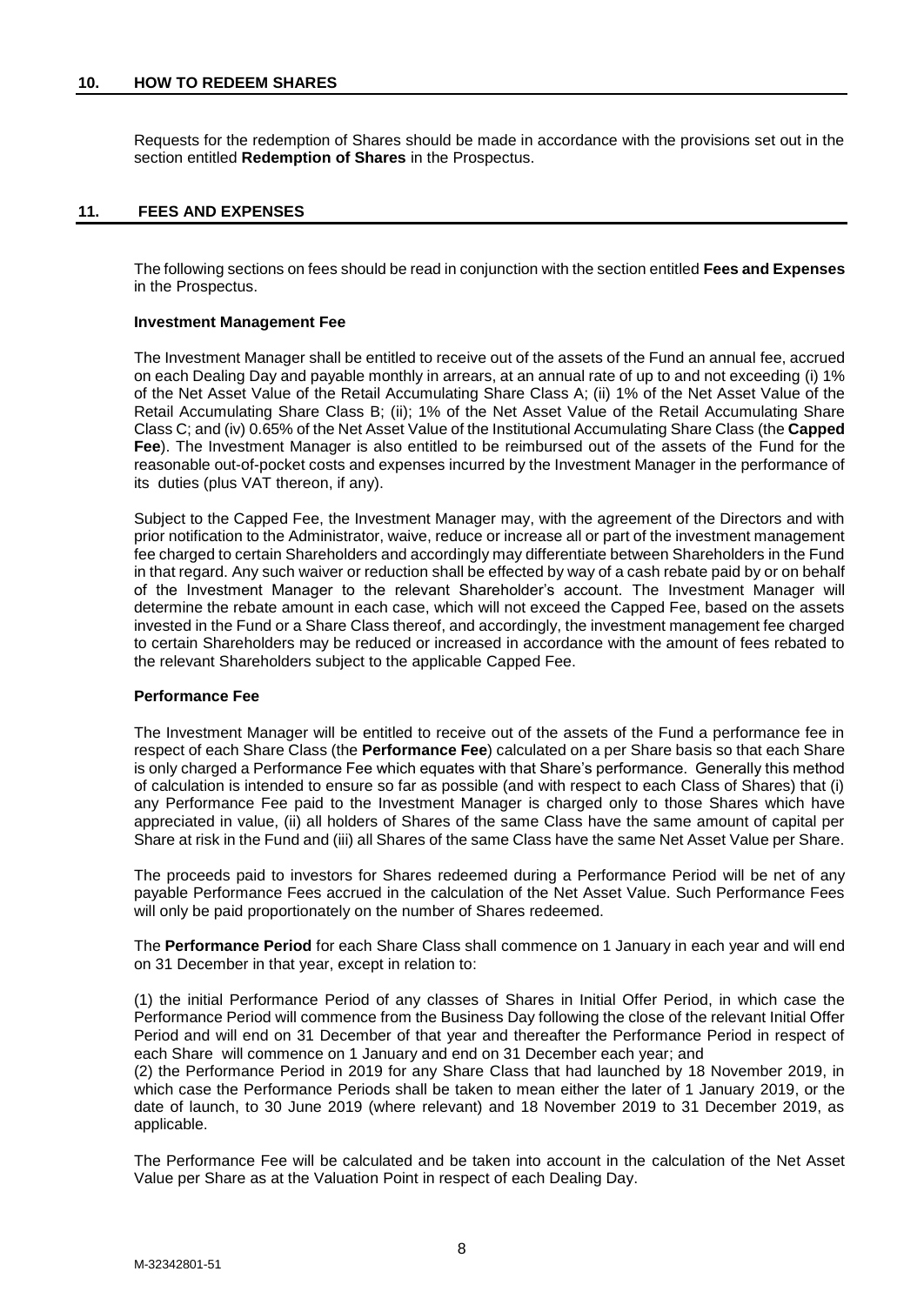The calculation of the Performance Fee will be verified by the Depositary and is therefore not open to the possibility of manipulation.

To provide investors with a better understanding of how the Performance Fee will be calculated, worked examples are included in Appendix 1 to this Supplement.

**Where a Performance Fee is payable out of the Fund it shall be calculated on the increase in the Net Asset Value per Share at the end of the relevant Performance Period. Included in that calculation shall be net realised and unrealised capital gains plus net realised and unrealised capital losses as at the end of the Performance Period and as a result Performance Fees may be paid on unrealised gains which may subsequently never be realised.**

For each Performance Period, the Investment Manager shall be entitled to receive the Performance Fee out of the assets attributable to the relevant Share Class of 10% (in the case of the Institutional Accumulating Share Class) or 15% (in the case of the Retail Accumulating Share Class A, Retail Accumulating Share Class B and Retail Accumulating Share Class C), of the amount by which the Net Asset Value of the Share exceeds the Benchmark (plus VAT, if any), taking subscriptions and redemptions into account and calculated in the following manner:

- 1. For the first Performance Period the **Benchmark** is the Initial Issue Price per Share.
- 2. If the Net Asset Value per Share at the end of the first Performance Period exceeds the Benchmark, a Performance Fee is payable. For each subsequent Performance Period, the Benchmark is the reported, final Net Asset Value per Share at the end of the previous Performance Period for which a Performance Fee was payable.
- 3. If the Net Asset Value per Share at the end of a Performance Period is lower than the Benchmark, no Performance Fee is payable. In this case, the Benchmark for the next Performance Period is the Benchmark for the previous Performance Period being the previous Performance Period for which a performance fee was payable.
- 4. When a Performance Fee is payable on Shares, it is calculated as the Net Asset Value per Share less the Benchmark multiplied by the Performance Fee rate for the relevant Share Class set out above, multiplied by the number of Shares in issue at the end of the Performance Period. The number of Shares in issue at the end of the Performance Period shall be deemed to include Shares which fall to be redeemed and exclude Shares which fall to be issued as at the end of the Performance Period.

In accordance with the requirements of the Central Bank, no Performance Fee is accrued/paid until the Net Asset Value per Share exceeds the previous highest Net Asset Value per Share on which the Performance Fee was paid/accrued in accordance with the above (or the Initial Issue Price, if higher) and the Performance Fee is only payable/paid on the increase and calculated accordingly.

Performance fees are only payable by the Fund on achieving a new high Net Asset Value over the life of the relevant Share Class.

#### Adjustments

If an investor subscribes for Shares at a time when the Net Asset Value per Share is other than the Benchmark, certain adjustments will be made to reduce inequities that could otherwise result.

Where Shares are subscribed at a time when the Net Asset Value per Share is less than the Benchmark (a **Deficit Subscription**), the new Shareholder will be required to pay an equivalent Performance Fee for each Performance Period with respect to any subsequent appreciation in the Net Asset Value per Share of those Shares until the Benchmark for the Fund has been reached (for the avoidance of doubt, such Performance Fee shall only be payable where the Benchmark Return has been exceeded).This is achieved by the Fund having the power to redeem a portion of the Shareholder's holding equal to the Performance Fee owing at the end of each Performance Period. An amount equal to the aggregate Net Asset Value of the Shares so repurchased will be paid to the Investment Manager as a Performance Fee. The Fund will not be required to pay to the Shareholder the repurchase proceeds of relevant Shares. Performance Fee redemptions are employed to ensure that the Fund maintains a uniform Net Asset Value per Share. As regards the Shareholder's remaining Shares, any appreciation in the Net Asset Value per Share of those Shares above Benchmark will be charged a Performance Fee in the normal manner described above.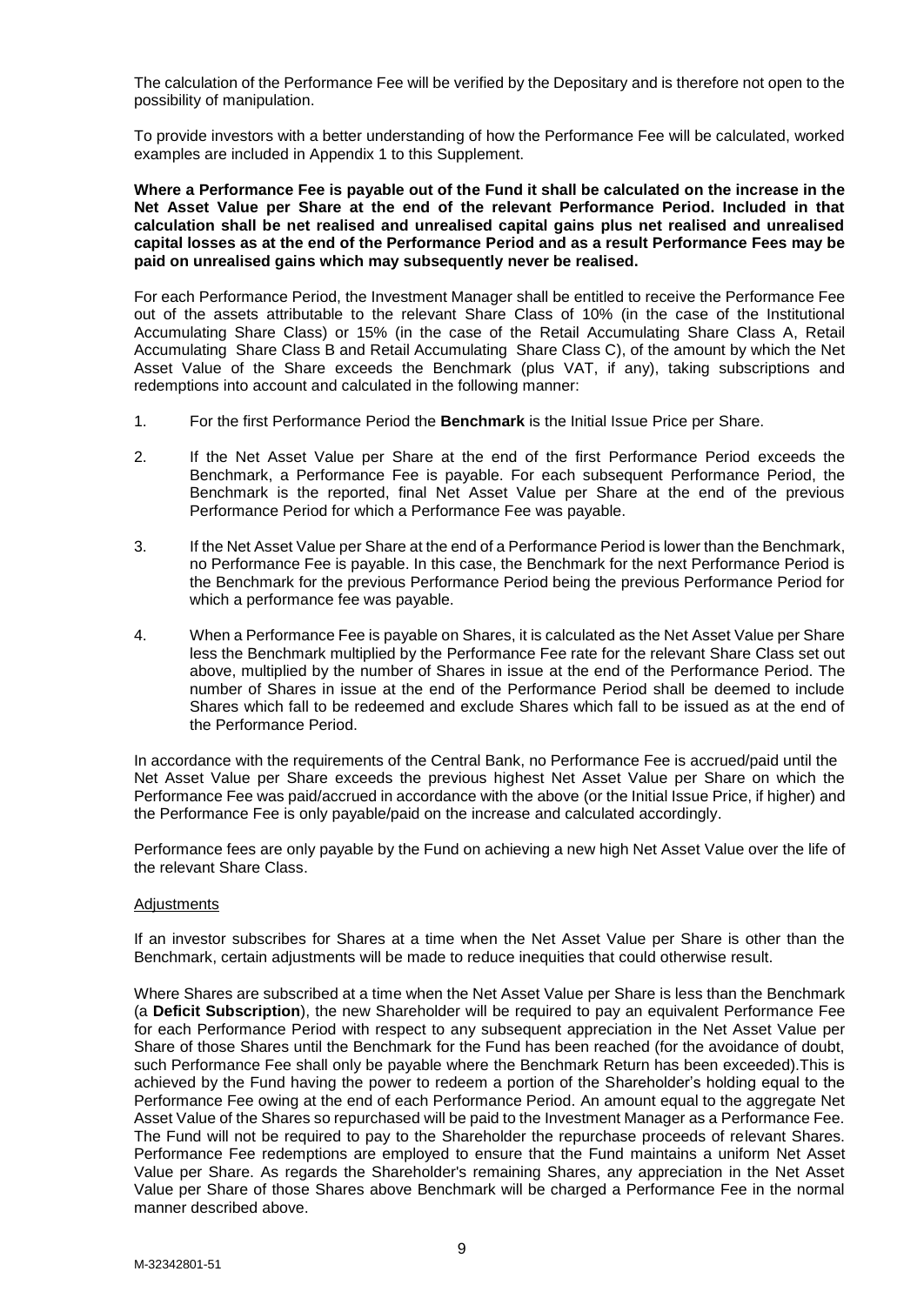If Shares are subscribed for at a time when the Net Asset Value per Share is greater than the Benchmark, the investor will be required to pay an additional amount equal to the accrual then in place per share in respect of the Performance Fee (an **Equalisation Credit**). At the date of subscription the Equalisation Credit will equal the Performance Fee per Share accrued with respect to the other Shares in the Fund (the **Maximum Equalisation Credit**). The Equalisation Credit is payable to account for the fact that the Net Asset Value per Share has been reduced to reflect an accrued Performance Fee to be borne by existing Shareholders and serves as a credit against Performance Fees that might otherwise be payable by the Fund but that should not, in equity, be charged against the Shareholder making the subscription because, as to such Shares, no favourable performance has yet occurred. The Equalisation Credit ensures that all Shareholders have the same amount of capital at risk per Share.

The additional amount invested as the Equalisation Credit will be at risk in the Fund and will therefore appreciate or depreciate based on the performance subsequent to the issue of the relevant Shares but will never exceed the Maximum Equalisation Credit. In the event of a decline as at any Valuation Point in the Net Asset Value per Share of those Shares, the Equalisation Credit due will also reduce in line with the Performance Fee accrual for other shares until the Equalisation Credit is exhausted. Any subsequent appreciation in the Net Asset Value per Share will result in the recapture of any reduction in the Equalisation Credit but only to the extent of the previously reduced Equalisation Credit up to the Maximum Equalisation Credit.

At the end of each calculation period, if the Net Asset Value per Share (before accrual for the Performance Fee) exceeds the prior Benchmark, an amount equal to the Equalisation Credit at the time of the subscription (less any Equalisation Credit previously applied) will be applied to subscribe for additional Shares for the Shareholder. Additional Shares will continue to be so subscribed for at the end of each calculation period until the Equalisation Credit, as it may have appreciated or depreciated in the Fund after the original subscription for Shares was made, has been fully applied.

If the Shareholder repurchases his Shares before the Equalisation Credit (as adjusted for depreciation and appreciation as described above) has been fully applied, the Shareholder will receive additional repurchase proceeds equal to the Equalisation Credit then remaining multiplied by a fraction, the numerator of which is the number of Shares being repurchased and the denominator of which is the number of Shares held by the Shareholder immediately prior to the repurchase in respect of which an Equalisation Credit was paid on subscription.

## **Manager Fee**

Under the provisions of the Management Agreement, the Manager will be paid an annual management fee out of the assets of the Company of 0.05% of the Net Asset Value of the Company. Such management fee will accrue at the Valuation Point of each of the Funds and will be payable on a quarterly basis in arrears. In the event that 0.05% of the Net Asset Value of the Company is less than €90,000, the Manager shall be paid a minimum annual management fee of €90,000 which will be applied pro-rata to the Funds. The Company will also pay all out-of-pocket expenses incurred by the Manager (including VAT thereon).

## **Administration Fee**

The Administrator shall be entitled to receive out of the assets of the Fund a once-off set-up fee of €2,000. The Administrator shall receive out of the assets of the Fund an annual fee as detailed in the table below, which will be accrued and calculated at each Valuation Point, subject to a minimum annual fee of €50,000.

| <b>Aggregate Umbrella Value</b> | Percentage of Net Asset Value (plus VAT, if<br>any) |  |  |
|---------------------------------|-----------------------------------------------------|--|--|
| First €100 million              | 0.12%                                               |  |  |
| €100 million to €300 million    | $0.07\%$                                            |  |  |
| Greater than $€300$ million     | 0.04%                                               |  |  |

The Administrator fees will be charged on the Company's Net Asset Value and allocated on a pro-rata basis to the Net Asset Value of each Fund.

An annual fee of €4,000 will also be changed for the preparation of financial reports of the Fund each accrued as at each Valuation Point (plus VAT, if any, thereon).

The Administrator is also entitled to be repaid all of its reasonable agreed upon transaction and other charges (which will be at normal commercial rates) and other out-of-pocket expenses out of the assets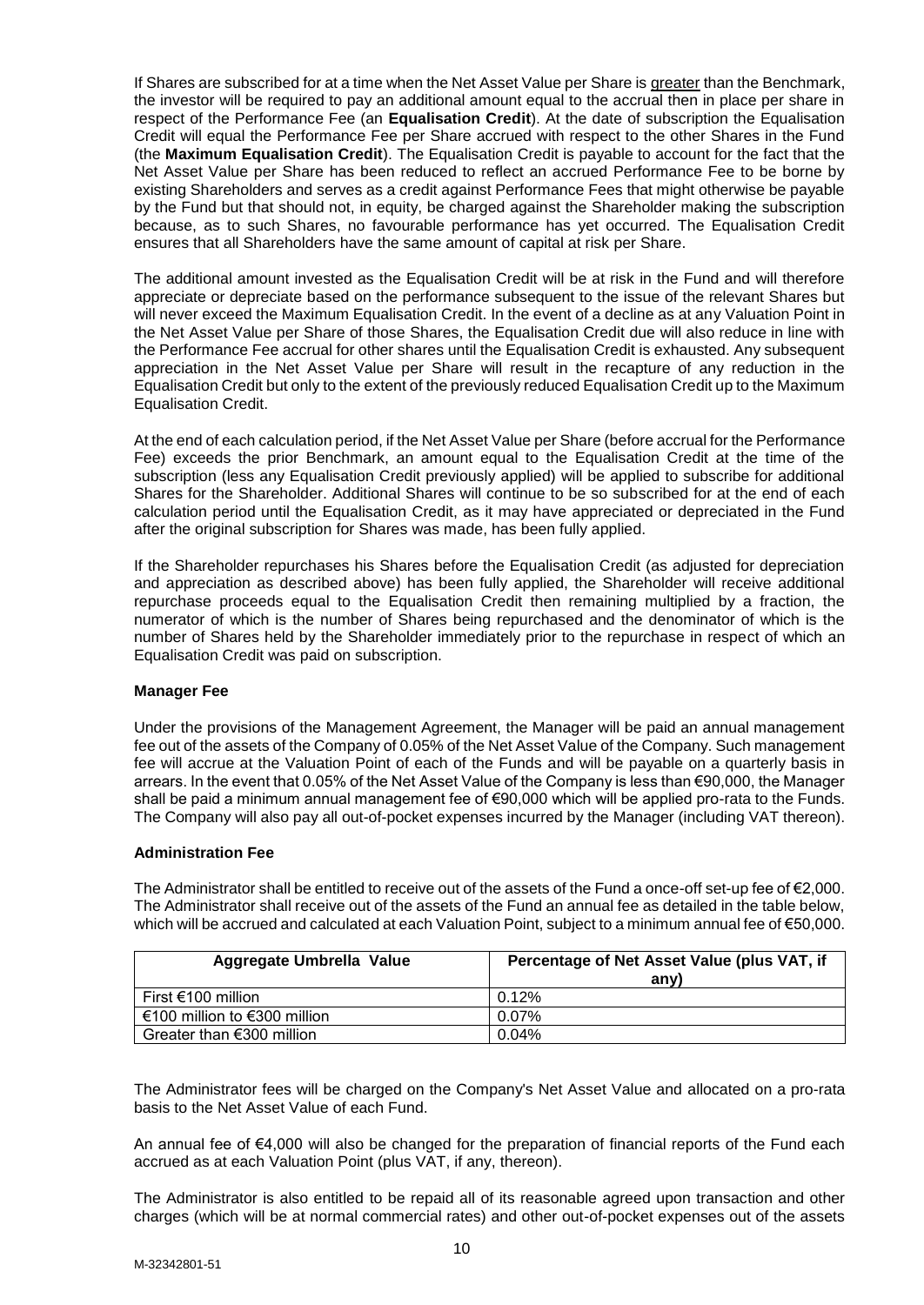of the Fund (plus VAT thereon, if any).

### **Depositary Fee**

The Depositary shall be entitled to receive out of the assets of the Fund an annual fee, as detailed in the table below, which will be accrued and calculated at each Valuation Point, subject to a minimum annual fee of €36,000 (plus VAT, if any, thereon)).

| Aggregate Umbrella-Value     | Percentage of Net Asset Value (plus VAT, if<br>anv) |  |  |  |
|------------------------------|-----------------------------------------------------|--|--|--|
| First €200 million           | 0.025%                                              |  |  |  |
| Greater than $E$ 200 million | 0.015%                                              |  |  |  |

The Depositary fees will be charged on the Company's Net Asset Value and allocated on a pro-rata basis to the Net Asset Value of each Fund.

The above fees are subject to annual review and may be changed as agreed upon by the Depositary and the Company in accordance with the requirements of the Central Bank.

The fees and disbursements and expenses of the sub-custodians and delegate of the Depositary, whether affiliates of the Depositary or non-affiliate of the Depositary, will be charged in addition to the Depositary's fees at the normal commercial rate charged by such sub-custodians or delegates from time to time. These fees, disbursements and expenses shall be payable out of the assets of the Fund.

The Depositary will also be reimbursed for all of its reasonable out-of-pocket expenses out of the assets of the Fund. All fees and expenses of the Depositary are exclusive of VAT.

### **Formation Costs**

The preliminary expenses incurred in connection with the establishment and initial issue of Shares in the Fund are estimated to amount to  $\epsilon$ 20,000 and will be amortised over the first five financial years of the Fund.

## <span id="page-10-0"></span>**12. MISCELLANEOUS**

At the date of this Supplement, there are two other Funds of the Company in existence, namely Tendercapital Bond Two Steps and Tendercapital Secular Euro.